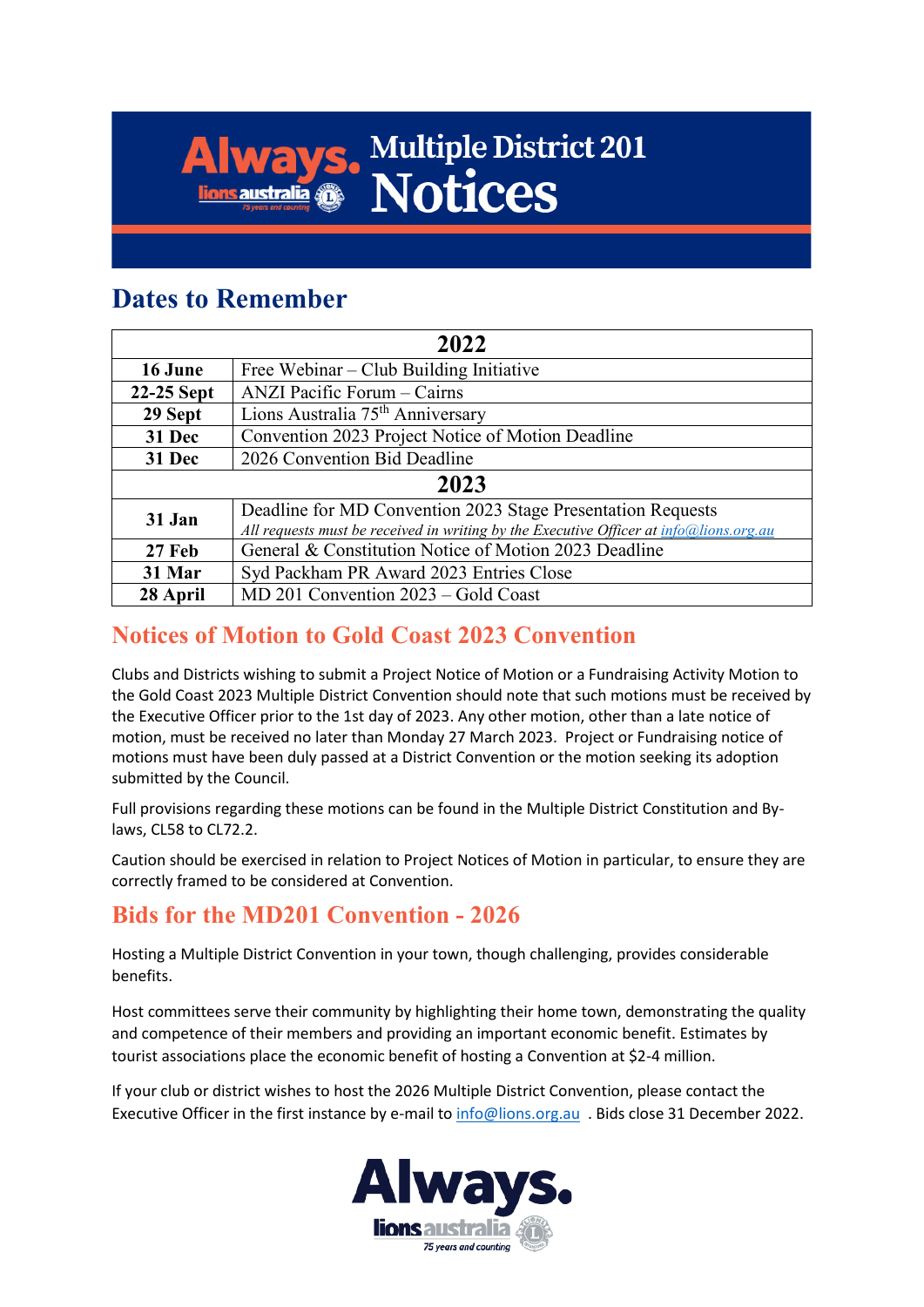## **Committee Vacancies**

The Council of Governors advises applications are invited from Lions in good standing to fill the following vacancies. All Multiple District Committee positions are honorary, & every Lion is encouraged to apply.

**1.** Applications will only be considered if submitted on the current Nomination Form, & received at the Lions National Office by the closing date.

**2.** Intending applicants must obtain a Nomination Form, Position Statement & Person Profile in relation to the position from the Lions National Office or website. Website:

[https://lionsclubs.org.au/members/resources/committee](https://lionsclubs.org.au/members/resources/committee-vacancies/) [-vacancies/](https://lionsclubs.org.au/members/resources/committee-vacancies/) 

Email: info@lions.org.au Phone: (02) 4940 8033

**3.** All candidates for Multiple District positions shall submit:

- current standard Nomination Form
- Curriculum Vitae
- Statement covering the issues
- outlined in the Position Statement. This

supporting Statement with CV shall not exceed three single sided A4 pages.

**4. Nominations must be received by the National Office by email or post no later than 5.00pm FRIDAY 26 AUGUST 2022.**

Late nominations will not be considered. - Valid nominations will be considered at the Council Meeting held in September 2022.

All applicants will be advised via the following methods:

**1.** All successful applicants will be contacted by SMS.

**2.** All unsuccessful applicants will be contacted by text message as the preferred method, or by e-mail if not mobile phone number is offered.

**3.** Following the close of the Council meeting, the appointments will be confirmed by letter. A list of Appointments will be available on the website following the meeting

|       | Program<br>(Click for<br>Position<br>Descriptions) | <b>Position</b>          | <b>Term Start</b> | <b>Term End</b> | <b>Description</b>                                                                                                                                                                                                                                          |
|-------|----------------------------------------------------|--------------------------|-------------------|-----------------|-------------------------------------------------------------------------------------------------------------------------------------------------------------------------------------------------------------------------------------------------------------|
| Admin | <b>MD Convention</b>                               | Chairperson              | 1/09/2022         | 31/08/2025      | Responsible for the achievement of the<br>Council's Objectives as they relate to the<br>organisation and operation of the MD<br>Convention                                                                                                                  |
| Admin | <b>Child Safe</b>                                  | <b>Resources Officer</b> | 1/10/2022         | 30/09/2025      | <b>TBA</b>                                                                                                                                                                                                                                                  |
| F&P   | <b>Product Dev</b><br>Committee                    | Member                   | 1/07/2021         | 30/06/2024      | The Product Development Committee<br>member is responsible to the Product<br>Development Committee Chairperson, for<br>identifying, developing, and recommending<br>potential products that may be used for<br>Club fundraising or for sale to Lions Clubs. |
| F&P   | <b>Project Support</b>                             | Chairperson              | 1/02/2022         | 31/01/2025      | The Project Support Taskforce provides<br>guidance and direction to individual<br>projects established by the Multiple<br>District Convention as a Category B or C<br>initiative, as well as assisting the<br>proponents of intending projects.             |
| F&P   | <b>Project Support</b>                             | Member<br>(2 positions)  | 1/02/2022         | 31/01/2025      | The Project Support Taskforce provides<br>guidance and direction to individual<br>projects established by the Multiple<br>District Convention as a Category B or C<br>initiative, as well as assisting the<br>proponents of intending projects.             |
| F&P   | <b>Christmas Cake</b><br>& Mint                    | C District Coordinator   | 1/07/2022         | 30/06/2025      | Demonstrated interest in the preparation,<br>implementation of strategies and programs<br>for the promotion and marketing of Lions<br>Christmas Cakes and Mints.                                                                                            |

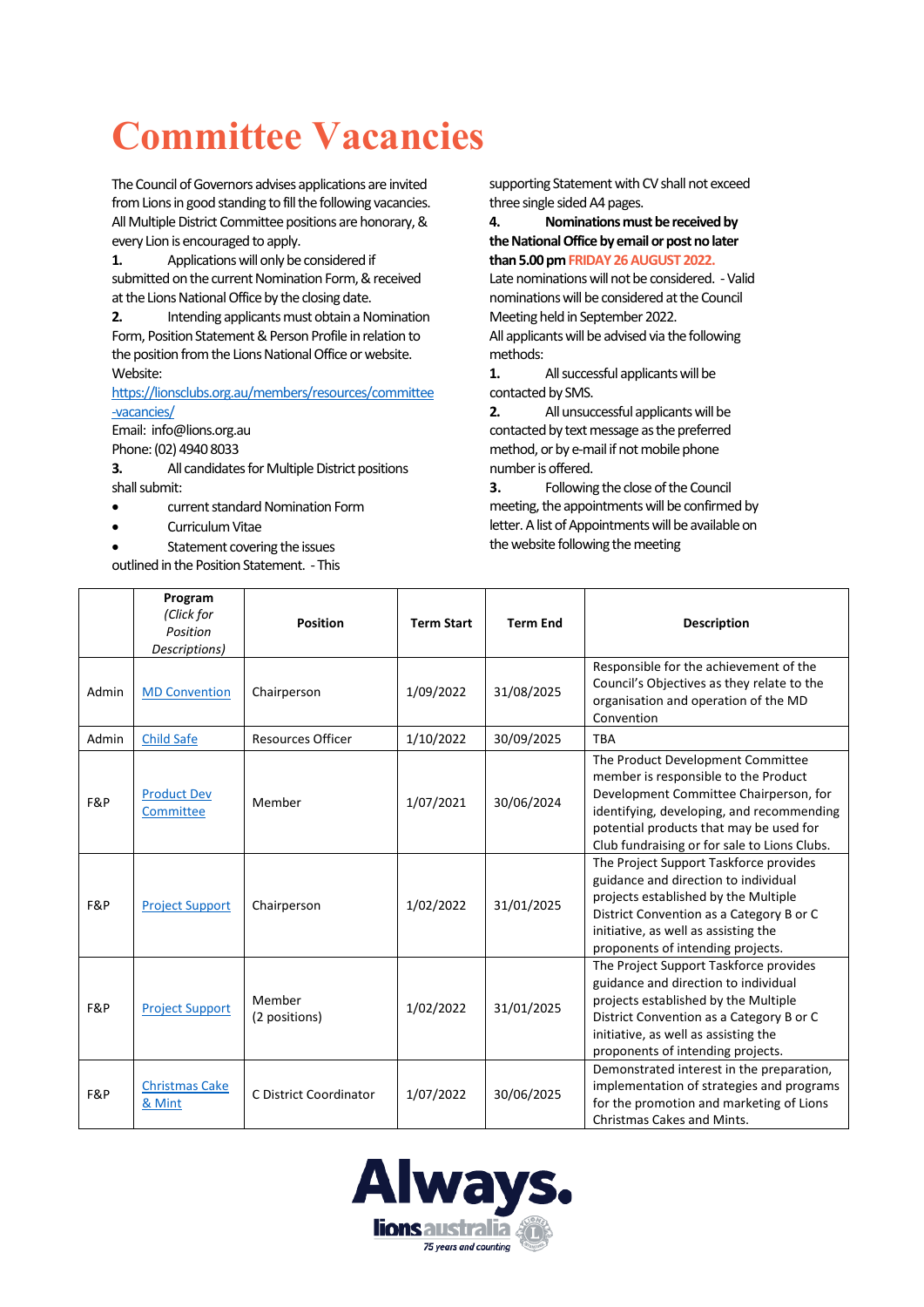|            | Program<br>(Click for<br>Position<br>Descriptions) | <b>Position</b>                             | <b>Term Start</b> | <b>Term End</b> | <b>Description</b>                                                                                                                                                                                                                                                 |
|------------|----------------------------------------------------|---------------------------------------------|-------------------|-----------------|--------------------------------------------------------------------------------------------------------------------------------------------------------------------------------------------------------------------------------------------------------------------|
| F&P        | <b>ALCCRF</b>                                      | N District                                  | 1/02/2023         | 31/01/2026      | Responsible for promoting the activities of<br>ALCCRF within the designated State/Area.                                                                                                                                                                            |
| F&P        | <b>ALCCRE</b>                                      | Q District Trustee                          | 1/02/2023         | 31/01/2026      |                                                                                                                                                                                                                                                                    |
| F&P        | <b>ALCCRE</b>                                      | V District                                  | 1/02/2023         | 31/01/2026      |                                                                                                                                                                                                                                                                    |
| F&P        | <b>ALCMF</b>                                       | Q District Trustee                          | 1/02/2023         | 31/01/2026      |                                                                                                                                                                                                                                                                    |
| <b>GLT</b> | <b>PNG</b>                                         | Committee Member                            | 1/07/2021         | 30/06/2024      | To guide the development of membership<br>in Papua New Guinea to enable residents<br>to take a full role in the work of Lions<br>within that country                                                                                                               |
| <b>GMT</b> | <b>GMT</b>                                         | Membership<br>Communications                | 1/07/2022         | 30/06/2025      | This committee has special emphasis on<br>the development of members, the<br>establishment of new clubs, club<br>membership growth and membership<br>maintenance.<br>*Please note this committee is under<br>review and position roles will be defined<br>shortly. |
| <b>GMT</b> | <b>GMT</b>                                         | $GMA -$<br><b>MD Support</b><br>Coordinator | 1/09/2022         | 29/02/2024      | As the GMA Multiple District Support<br>Coordinator, you will coordinate the efforts<br>of the Districts re the Global Membership<br>Approach                                                                                                                      |
| <b>GMT</b> | <b>Club Building</b><br>Service<br>Initiative      | Member                                      | 1/10/2022         | 30/9/2025       | To participate as part of the SBSIPC to<br>create and actively pursue opportunities to<br>establish new clubs throughout the<br>Multiple District.                                                                                                                 |
| <b>YCP</b> | Youth of the<br>Year                               | C District Coordinator                      | 1/07/2022         | 30/06/2025      | Responsible for promoting the Youth of the<br>Year and Committee objectives within the<br>designated State.                                                                                                                                                        |
| <b>YCP</b> | Leo                                                | Q District Coordinator                      | 1/02/2023         | 31/01/2026      | Reporting to the Leo Committee<br>Chairperson and responsible for promoting<br>Leos within their state.                                                                                                                                                            |
| <b>YCP</b> | <b>Youth Exchange</b>                              | Program Coordinator (3<br>positions)        | 1/02/2023         | 31/01/2026      | Responsible for the organisation of an<br>allocated portfolio within the YE Program.                                                                                                                                                                               |





If you feel you have more to offer Lions & your community, we have a variety of committee positions that require a wide range of skills.

Vacancies for all MD Committees are always advertised here:<br>https://lionsclubs.org.au/members/resources/committee-vacancies/